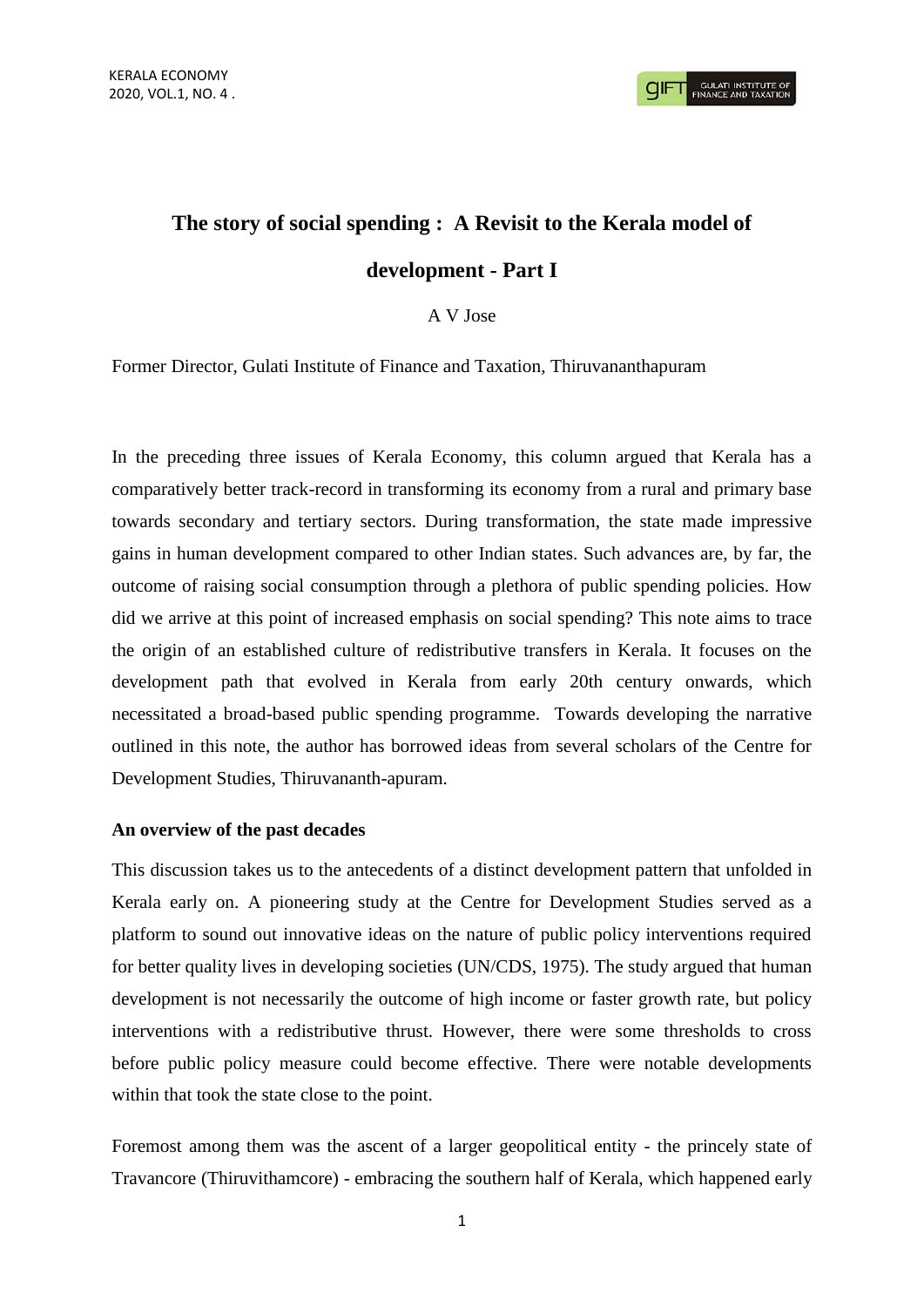KERALA ECONOMY

in the 18th century. Many sequential developments followed, most notably the early arrival of tenancy reforms. The rising monarchic power of Travancore cut the root of rival chieftains by confiscating their landholdings. The monarchy minimized eviction of peasants and reduced their rental obligations. T C Varghese (1970) has narrated the story in a seminal work.

What followed was the breakup of a completely feudal and hierarchical society leading to the ascent of a broad-based class of peasant proprietors. Similar reforms came in the adjoining Kochi and Malabar regions in Kerala though with a time-lag (UN/CDS, 1975, Chapter V). Relieved of the burden of the insecure tenancy and predatory rents, the peasant proprietors started investing their surplus in expanding the arable land frontiers for commercial farming and their own well-being (Varghese, 1970; George and Tharakan, 1985; Tharakan, 1998). Eventually, they converted the economic space conferred on them to a political space and demanded more reforms for change.

The beneficiaries of land reforms, initially from southern Kerala, embarked on availing themselves of more facilities for education and healthcare under the auspices of their caste and community organizations (Tharakan 1984). From the mid-19th century onwards came the rise of powerful social reform movements, demanding an overhaul of many customary rules of Kerala society, so deeply divided along the lines of caste, community, occupation and property relations. The reform movements, led by charismatic leaders, campaigned for a normative approach to equal opportunity for all and gave voice to the traditionally underprivileged social groups. These movements were the fore-runners of left-leaning political parties, which pervaded Kerala from the early 20th century onwards (Isaac and Tharakan,1986).

As the result of improved access to medical care and education, some distinct changes started appearing in the demography of southern Kerala from early 20th century onwards. The UN/CDS study (1975, Ch. X) points out that in 1921, the death and infant mortality rates were far lower in Travancore compared to Malabar and other states of British India. Concomitantly, the life expectancy at birth was significantly higher in Travancore. Later, the ratios changed faster in Kerala, including the Malabar region. These developments had a cumulative impact on population density, migration of people and a shift of capital to the less densely populated areas of Kerala in the high ranges and the northern districts

2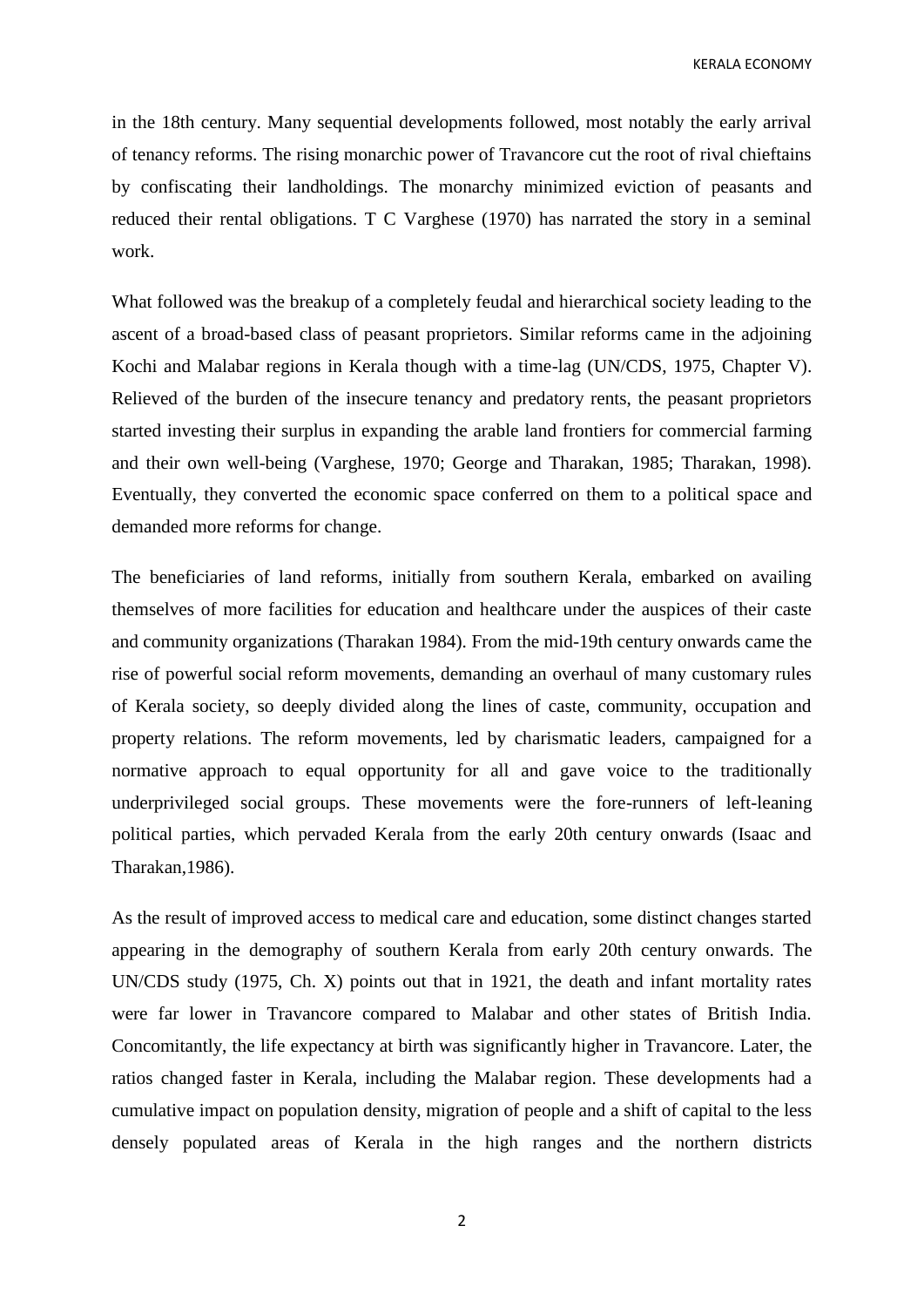(Tharakan,1984a). Such demographic gains were the pre-cursors of advancements in human development and the quality of life in the state.

### **Commercial crops and processing industries**

An unprecedented extension of arable land for commercial farming was in evidence from the early 20th century onwards. Quantitative estimates of the progress in different regions of Kerala that came in the wake of land reforms are discussed in Baak (1997), Varghese (1970), CDS/UN (1975), and Sivanandan et al. (1985). An era of structural transformation in the economy, relying extensively on the use of natural resources and mindless exploitation of such resources continued right unto the mid-1970s. The increase of area under plantations was enormous between 1950 and mid-1970s as the total area under four crops - tea, coffee, rubber and cardamom - increased from 159,000 hectares in 1951 to 704,000 hectares by 2012 (Association of Planters of Kerala, 2014). Rubber recorded the highest increase as its area grew seven-fold to 0.54 million hectares during the same period (Government of Kerala, 2010).

Throughout this period, there were cycles of economic boom and depression, which impacted on the social fabric of the entire state. Commercial crops directly influenced the rise of manufacturing industries that processed the produce, notably: coir, cashew, plantation products, textiles and food products. Manufacturing, in turn, led to the ascent of an industrial proletariat, organized under trade unions affiliated to left-wing political parties.

The Travancore region with an abundance of natural facilities for coir processing has historically had some dominance in the market for coir fibre and yarn. From the 1920s, this dominance got extended to the weaving of coir mats and carpets, when numerous factories, each employing hundreds of workers came up in Alappuzha and surrounding areas (Isaac et al., 1992). Similar growth was there in other labour-intensive industries: cashew, tiles, plantations and beedi making (Lindberg 2001 p88, 2005 p28). Plantations too thrived on an unlimited supply of women workers. With crops such as tea, coffee, rubber and cardamom gaining ground in the high and midland regions of Kerala, employment opportunities opened up in large numbers (Kannan 1988, p54).

The presence of a large workforce in several labour-intensive industries made it possible for trade unions to give voice and representation and defend the economic interests of workers (Nair 2006). The unions derived synergy and support from two significant events of the mid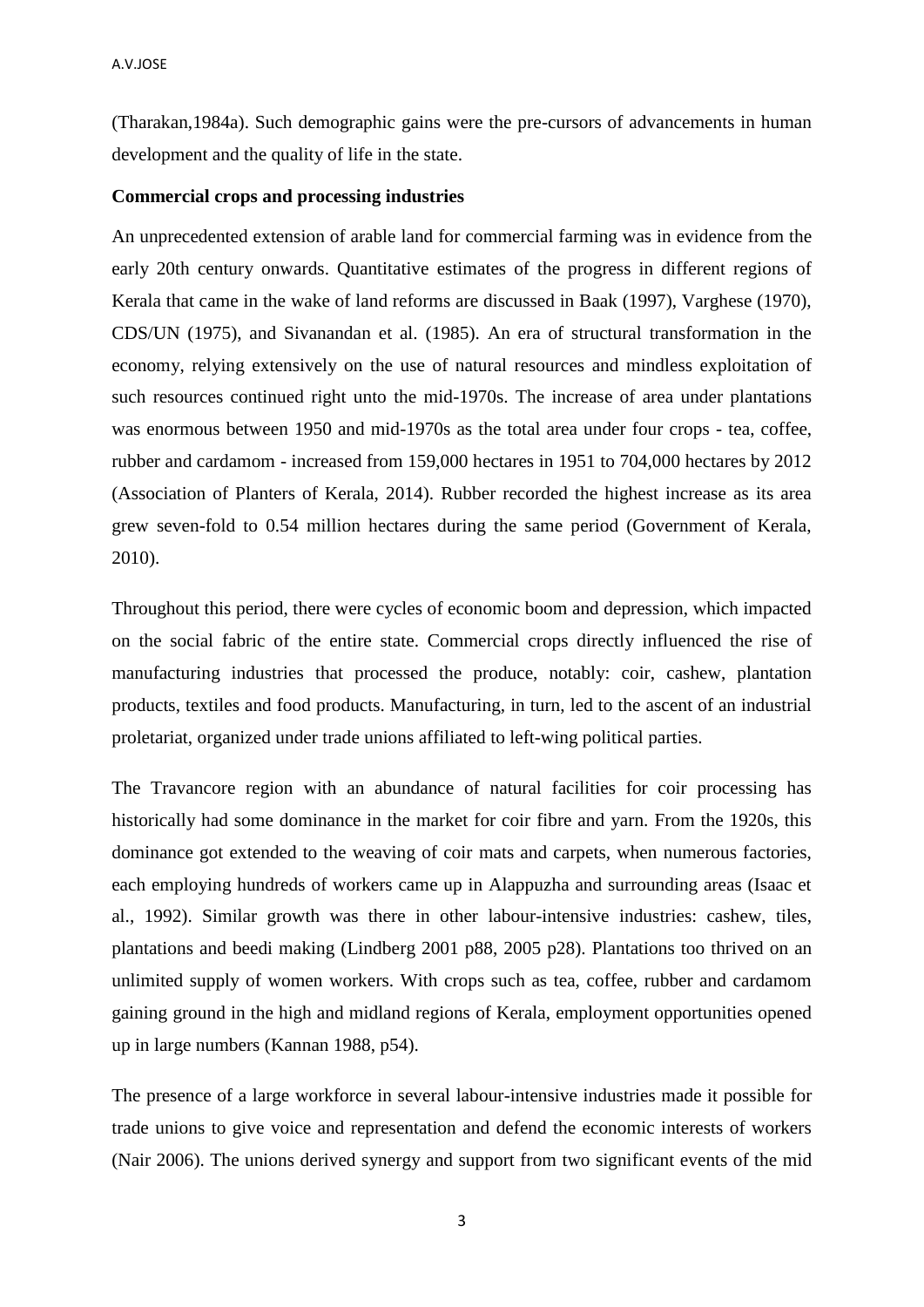KERALA ECONOMY

20th century: one, the advent of Independence and constitutional democracy; and two, the linguistic reorganization of Kerala in1956, which led to political realignments across the state.

## **The post-Independence years**

With Independence, the economic interests of workers espoused by the unions gained greater legitimacy. These interests matured into the rights and entitlements of workers, constitutionalised at the national level. The state passed labour-friendly amendments to Industrial Disputes Act, Factories Act, Minimum Wages Act Plantations Labour Act, Payment of Wages Act and the Standing Orders Act because workers in large and small establishments would require protection for safeguarding their employment, wages and working conditions. The legislations strengthened the hands of unions, as they obtained legal immunity while pursuing the interests of workers through industrial action.

Another event of profound significance occurred with the first general election of 1957 held after the linguistic reorganisation Kerala when the Communist Party came to power and initiated significant land reforms in the state. More importantly, the state government responded to any industrial conflict with a pro-labour dispensation. The political leadership included the union leaders, who handled the labour portfolio and influenced the content of employment relations.

The remaining part of this story of social spending as it unfolded during the postindependence decades, influencing the course and content of development in Kerala will appear in the forthcoming issue of Kerala Economy. Part 2 of the story will conclude an ongoing discussion in this column, which traces the links between some distinct features of demography, employment, wages and incomes in Kerala and the progress attained through social spending.

#### **References:**

- Association of Planters of Kerala (2014), *Report of the Executive Committee for the Year 2013-14* (Ernakulam)
- Baak, Paul Eric (1997), *Plantation Production and Political Power: Plantation production in South-West India in a long-term historical perspective, 1743-1963*, Oxford University Press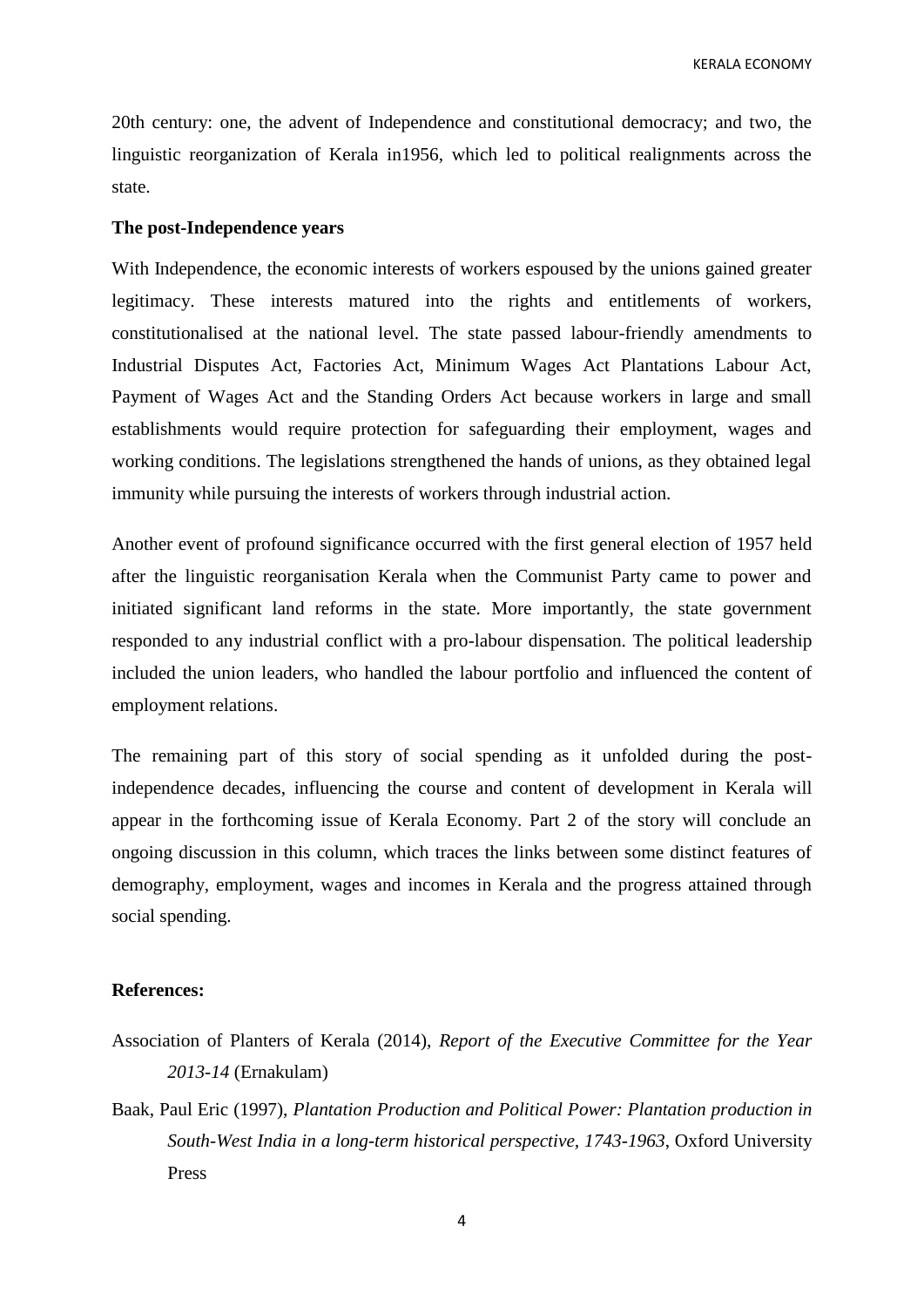- George, Tharian and Tharakan P.K. Michael (1985), *"Development of Plantations in Kerala: A Historical Perspective"*, Working Paper No. 204, Centre for Development Studies, Thiruvananthapuram, March
- Government of Kerala (2010), "*Report of the Plantation Study Committee (2009-10*)" from the Planters Association of Kerala Office, Thiruvananthapuram
- Isaac T.M. Thomas, P. A.; Van Stuijvenberg; K. N. Nair (1992), *Modernization and Employment: The Coir Industry in Kerala*, Sage Publications, New Delhi
- Isaac T.M. Thomas, and Tharakan, P.K. (1986), "*Sree Narayana Movement in Travancore, 1880-1939; A Study of Social Basis and Ideological Reproduction*", Working Paper No. 214, Centre for Development Studies, Thiruvananthapuram, March
- Kannan, K. P. (1988), *Of rural proletarian struggles: mobilization and organization of rural workers in south-west India,* Oxford University Press, Delhi
- Nair, Ramachandran K. (2006), The history of trade union movement in Kerala, The Kerala Institute of Labour and Employment, Thiruvananthapuram
- Lindberg, A. (2005), Modernization and feminization in India, Kerala cashew workers since 1930, Nordic Institute of Asian Studies, Copenhagen
- Lindberg, A. (2001), Experience and identity: a historical account of class, caste and gender among the cashew workers of Kerala, 1930-2000, Lund University
- Tharakan, P.K.M (1998), "Coffee, Tea or Pepper? Factors Affecting Choice of Crops by Agro-Entrepreneurs in Nineteenth-Century South-West India", Working Paper No. 291, Centre for Development Studies, Trivandrum. November
- Tharakan, P.K.M (1984), "Socioeconomic Factors in Educational Development: The Case of 19th Century Travancore", Working Paper No. 190, Centre for Development Studies, Thiruvananthapuram, April
- Tharakan, P.K.M (1984a), "Intra-regional Differences in Agrarian Systems and Internal Migration: A Case Study of the Migration of Farmers from Travancore to Malabar 1930-1950", Working Paper No. 194, Centre for Development Studies, Thiruvananthapuram, June
- Sivanandan P, D. Narayana, and K. Narayanan Nair (1985), "Land, Hunger and Deforestation: A case Study of the Cardamom Hills in Kerala", September 1985, Working Paper No. 212, Centre for Development Studies, Thiruvananthapuram, **October**